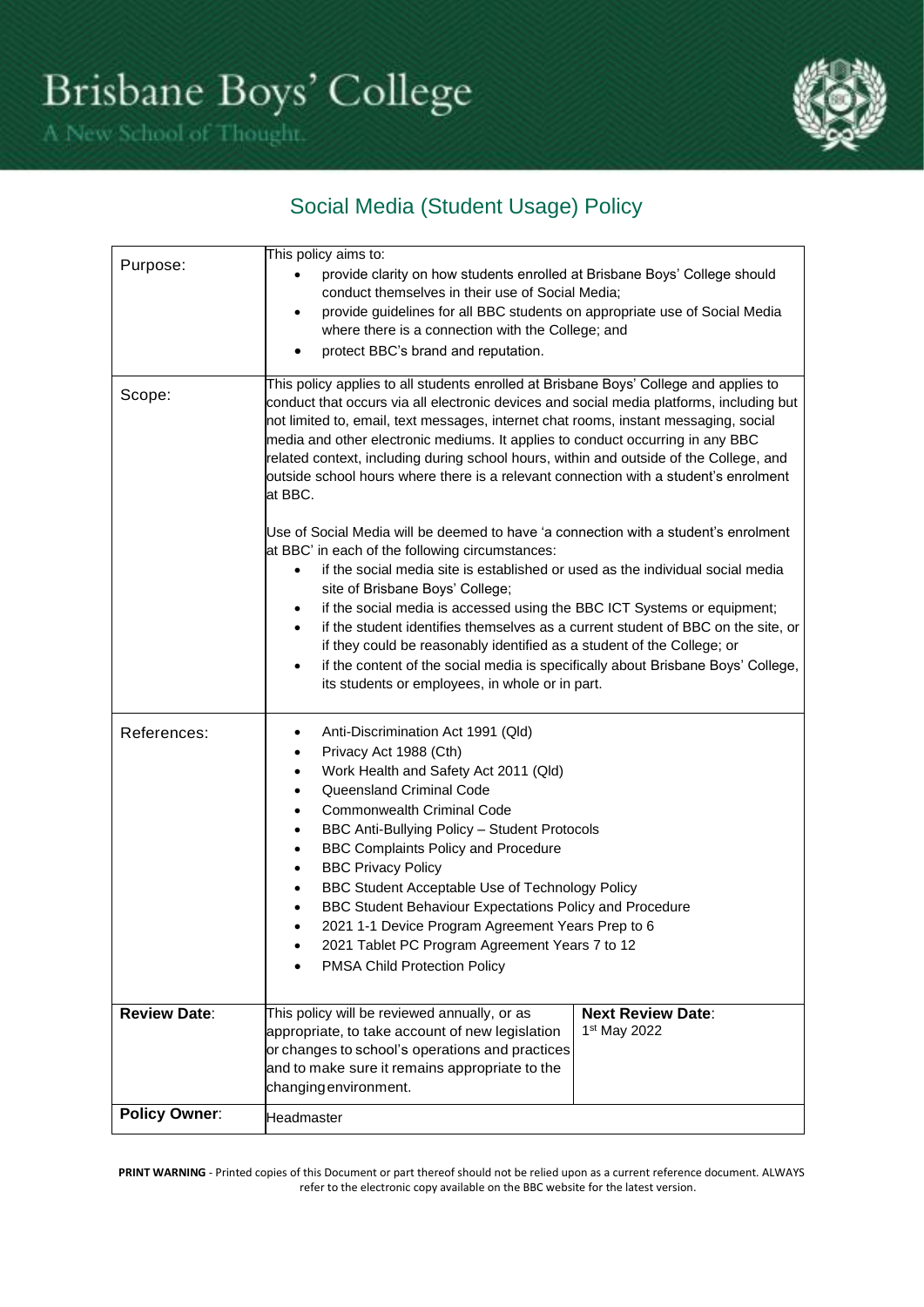

## 1.0 Policy Statement

Brisbane Boys' College is acutely aware of the importance of social media as a means of communication but is equally aware of the risks associated with inappropriate use. The misuse of social media has the potential to affect the health and wellbeing of our students and/or their families, BBC employees, members of the wider community and to potentially damage BBC's brand and reputation. BBC is focused on ensuring the appropriate and safe use of social media by our students at all times.

Each student at BBC is expected to support the College values of **Relationships**; **Courage**; **Creativity**; **Endeavour**; **Authentic Pastoral Care**; **Accountability** and **Find a Way No Matter What** to shape how they behave, how they treat other people, and to make decisions with confidence and clarity. It is subsequently expected that students will uphold the ethos and values of the College in their use of all social media by demonstrating self-discipline and modelling expected behaviours. Each student is responsible for his individual actions towards himself and others both within and outside the College.

## 2.0 What is Social Media?

Social media refers to online tools, which provide users with the ability to create and share content in online communities. Social media tools include, but are not limited to, the following:

- Social Networking Sites Websites that allow you to create a personal profile, chat and share information with others, such as Facebook, LinkedIn, Google+, Instagram, Snapchat, Pinterest.
- Video/Photo Sharing Sites Websites that allow you to upload and share videos, sounds and photos, which can be viewed/heard by web users the world over such as YouTube, Flickr.
- Micro-Blogging Sites Websites that post micro-blog posts to announce what you are currently doing, such as Twitter, Yahoo Buzz, and Meme.
- Weblogs Websites that act as an online diary, where you regularly post about your life, or other interests, such as WordPress and Tumblr.
- Forums and Discussion Boards Websites that act as online discussion sites such as Whirlpool, Yahoo! Groups, Google Groups.
- Geo-spatial Tagging Applications with the capability to detect and record where you and other people are located, such as Foursquare.
- Online Multiplayer Gaming Platforms Multiplayer video games, which are capable of supporting hundreds or thousands of players simultaneously and usually, feature at least one persistent world such as World of Warcraft.
- Direct Messaging Direct messaging (DM) technology is a type of online chat that offers real-time text transmission over the Internet such as SMS.
- Vod and Podcasting a podcast delivers (an audio programme) over the internet on a regular basis while a vodcast delivers video on demand via a podcast.
- Online Encyclopedias An online encyclopedia is an encyclopedia accessible through the internet such as Wikipedia.
- Any other websites or devices (including mobile phones) that enable individuals to publish or distribute their own views, blogs, comments, photos, videos etc.

#### 3.0 Risks associated with the misuse of social media

Some of the risks associated with the misuse of social media which are managed under this policy include, but are not limited to: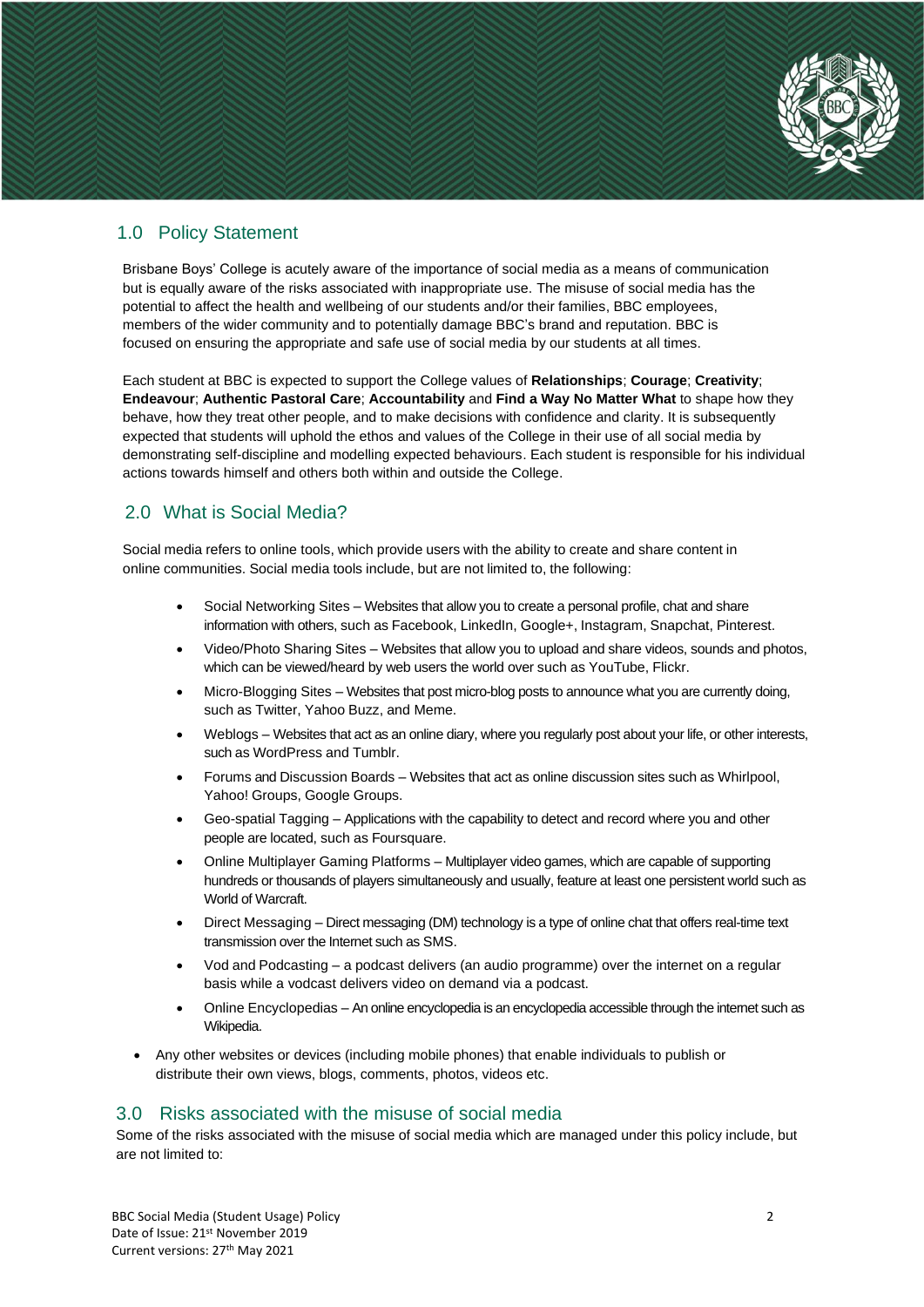

- breaches of Australian and State child protection, work health and safety, equal opportunity and antidiscrimination legislation and relevant BBC policies as a result of posting offensive, bullying, harassing, or discriminatory material.
- the risk of identity crime which involves the criminal use of another person's identity to facilitate in the commission of a fraudulent act.
- reputational damage to BBC, its employees, students and members of the broader BBC community.
- disclosure of confidential information and breach of privacy laws.
- misuse of intellectual property and breach of copyright laws.

#### 4.0 Responsibilities

Students are responsible for using online media in accordance with Queensland and Commonwealth Criminal Law and this Policy.

#### 4.1 Official Use

Students are not authorised to create social media identities, profiles or accounts that use the College's name, crest or brand, or are designed to represent the College in any way. Students cannot be content owners or administrators of any BBC-related social media accounts*.*

#### 4.2 Personal Use

Students are personally responsible for the content they publish, and what they share, 'like' or 'tag' on any form of Social Media platform. When posting personal comments that relate to, or can be identified as relating to, BBC issues or where there is the potential for an individual to identify themselves as a student of Brisbane Boys' College either directly or as part of a user profile, or if they can be identified as being a current student of BBC via the content of their postings, the student's personal use of social media must:

- comply with the BBC Student Code of Conduct and other BBC policies that outline expected standards of behaviours of students; and
- not damage the reputation of Brisbane Boys' College or interfere with or compromise the College.

#### **When using social media all students are expected to ensure that they:**

- **•** Respect the rights and confidentiality of others.
- **•** Do not impersonate or falsely represent another person.
- **•** Do not use avatars or other means of hiding or misrepresenting their identity.
- **•** Do not bully, intimidate, abuse, harass or threaten others.
- **•** Do not make defamatory comments.
- **•** Do not use offensive or threatening language or resort to personal abuse towards each other or members of the College community.
- **•** Do not post content that is hateful, threatening, pornographic or incites violence against others.
- **•** Do not harm the reputation and good standing of the College or those within its community.
- **•** Do not film, photograph, or record members of the College community without express permission of the College or use film, photographs, or recordings without express permission of the other parties.
- **•** Do not upload or circulate photos or videos of Brisbane Boys' College students.
- **•** Do not create unofficial College websites, include any reference to Brisbane Boys' College in a website, whether it be in the title of the website, the content of the website or the wearing of all or part of the Brisbane Boys' College uniform or co-curricular accessories in any photographs included on the website.

All students enrolled at Brisbane Boys' College have a responsibility to take steps to advise friends, family or other acquaintances of the need to use discretion when they post images or information about the student on their own social media forums where they can be identified as a BBC student.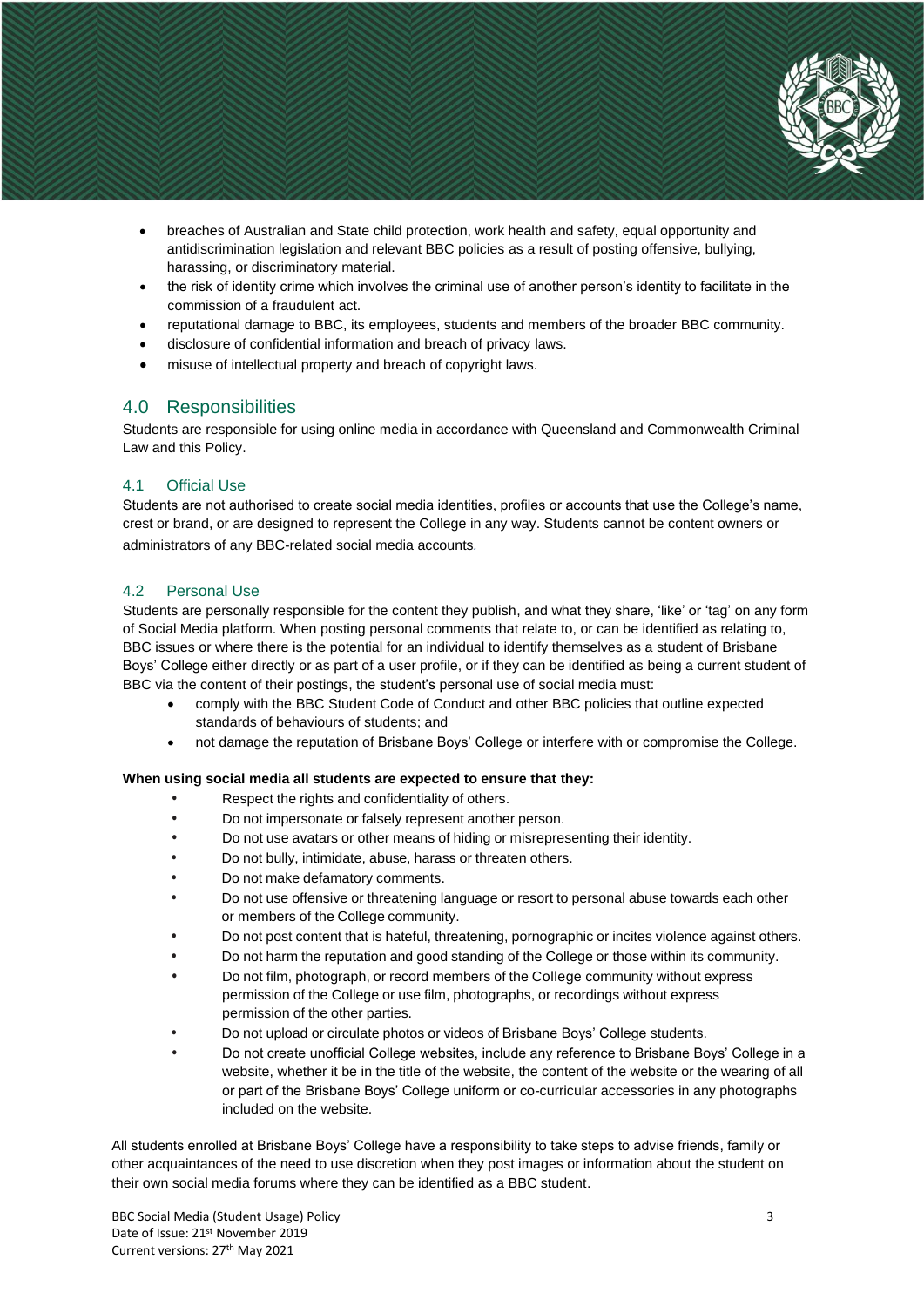

#### 5.0 Sexting

'Sexting' is a term that originated in the media – a portmanteau created by collapsing terms "sex" and "texting". It is generally defined as the digital recording of nude or sexually suggestive or explicit images and their distribution by mobile phone messaging or through social networking platforms such as Facebook, Instagram and Snap Chat.

Sexting may be a crime when it involves people under 18 - even if they have consented. It's also a crime when it involves harassing people of any age. If a student involved in sexting is under 16 years of age, there may be an offence under Queensland law and if a student involved in sexting is under 18 years of age, there may be an offence under Commonwealth law.

The creation and/or distribution of the images may also constitute child exploitation material.

## 6.0 Child Exploitation Material

'Child exploitation material' means material that, in a way likely to cause offence to a reasonable adult, describes or depicts a person, or a representation of a person who is, or apparently is, a child under 16 years –

- (1) in a sexual context; or
- (2) in an offensive or demeaning context; or
- (3) being subjected to abuse, cruelty or torture

In Queensland, it is a crime to:

- (1) involve a child in the making of exploitation material;
- (2) make child exploitation material;
- (3) distribute child exploitation material; and
- (4) possess child exploitation material.

It is also an offence under the Commonwealth Criminal Code to use the internet for *child pornography material* or *child abuse material* (refer Section 10 –Definitions).

## 7.0 Cyberbullying

'Cyberbullying' occurs where someone bullies another person or group online (e.g. on a social networking site) or by sending emails or messages using a phone or computer with the intent to harm the person or group. It may involve the use of nude or sexually suggestive images but it is a different issue from 'sexting' – refer Section 5 above.

Examples of cyber-bullying can include:

- sending or posting nasty or embarrassing comments or photos;
- spreading rumours:
- making threats;
- excluding someone online; or
- pretending to be someone else to make them look bad.

Cyber-bullying may be a crime under Queensland and/or Commonwealth law if it involves:

- using a phone or the internet in a menacing, harassing or offensive way
- *unlawfully stalking* someone (refer Section 10 Definitions)
- sending emails, messages or posts which threaten to kill someone, or intimidating someone by threatening to enter or damage their home or other premises
- publicly encouraging hatred, serious contempt or severe ridicule towards someone because of their race, religion, sexuality or gender identity in a way which includes threatening to hurt them or damage their property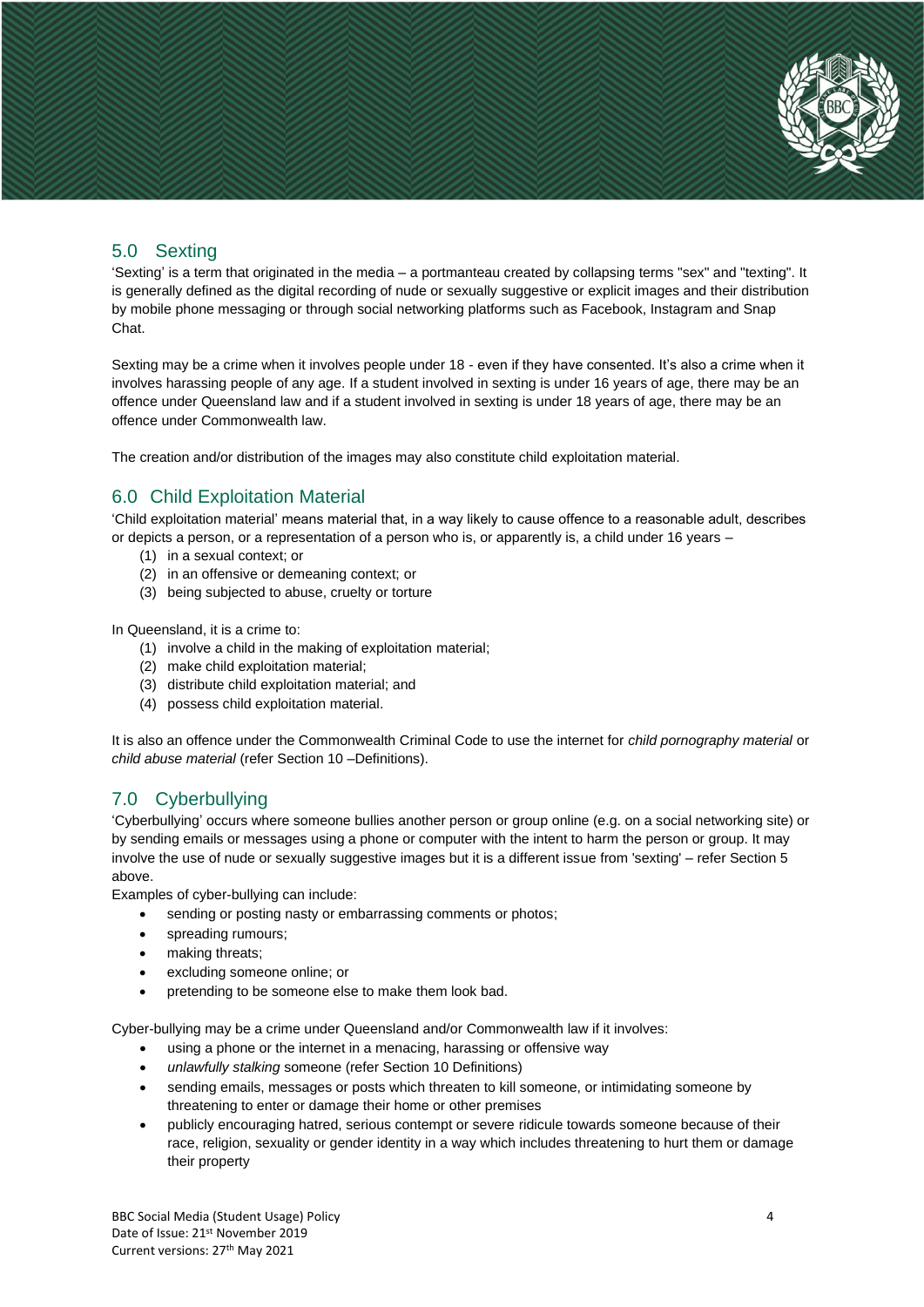

- using a phone or the internet to send or post anything that encourages or helps someone to commit suicide
- sending or posting nude or sexual images of someone without their consent

Depending on the circumstances, there are other criminal laws that may also apply to cyber-bullying. For example:

- it is a crime under national law to log on to someone's online accounts to access information or change anything without permission, or to commit a serious offence (e.g. to stalk someone).
- it is a crime under Queensland law to hack into someone else's computer and change anything or cause anyone harm.
- it is a crime under national law to use a phone or the internet to commit a serious offence (e.g. to stalk someone); and
- it is a crime under Queensland law to 'publish' (e.g. post online) untrue things about someone which damages their reputation (defames them) if the aim is to cause them serious harm.

Students should be aware that the maximum penalties for some of the offences are high (e.g. up to 3 years in jail for using a phone or the internet in a menacing or harassing way, 5 years in jail for stalking someone (or 7 years if it involves threatening violence), up to 10 years in jail for using a phone or the internet to threaten to kill someone, and up to 7 years in jail for using a phone or the internet to threaten to seriously injure someone).

#### 8.0 'Revenge Porn' legislation

It is an offence under the *Criminal Code (Non-consensual Sharing of Intimate Images) Amendment Act 2019* (Qld) to distribute, or threaten to distribute, an intimate image of another person without that person's consent in a way likely to cause distress. **A person under 16 is incapable of giving consent.** Under the Criminal Code the offence is a misdemeanour for which an offender may be liable to 3 years imprisonment.

#### 9.0 Reporting Inappropriate Use

Where a student becomes aware of inappropriate or unlawful on-line content that relates to BBC or content that may otherwise have been published in breach of this policy, the situation and circumstances should be reported immediately to the Headmaster and/or Deputy Headmaster.

#### 10.0 Breach of Policy

Any reported or identified breach of this policy by a student will be investigated according to procedural fairness under the BBC Student Discipline Policy and associated procedure on a case by case basis. A breach of this policy may also involve a breach of other BBC policies which will also be managed under the BBC Student Behaviour Expectations Policy and associated procedure.

Students should understand that the type of security settings used on their social media profiles cannot excuse breaches of this policy if the material posted is inappropriate and becomes more publicly available than was intended.

All reports of cyberbullying and other technology misuses will be investigated fully and may result in a notification to Police where the College is legally obliged to do so. Students and parents should be aware that in certain circumstances where a crime has been committed, the student may be subject to a criminal investigation by Police over which the College will have no control.

Consequences for a student found to be in breach of this policy include but are not limited to the loss of computer privileges, suspension, or expulsion from the College.